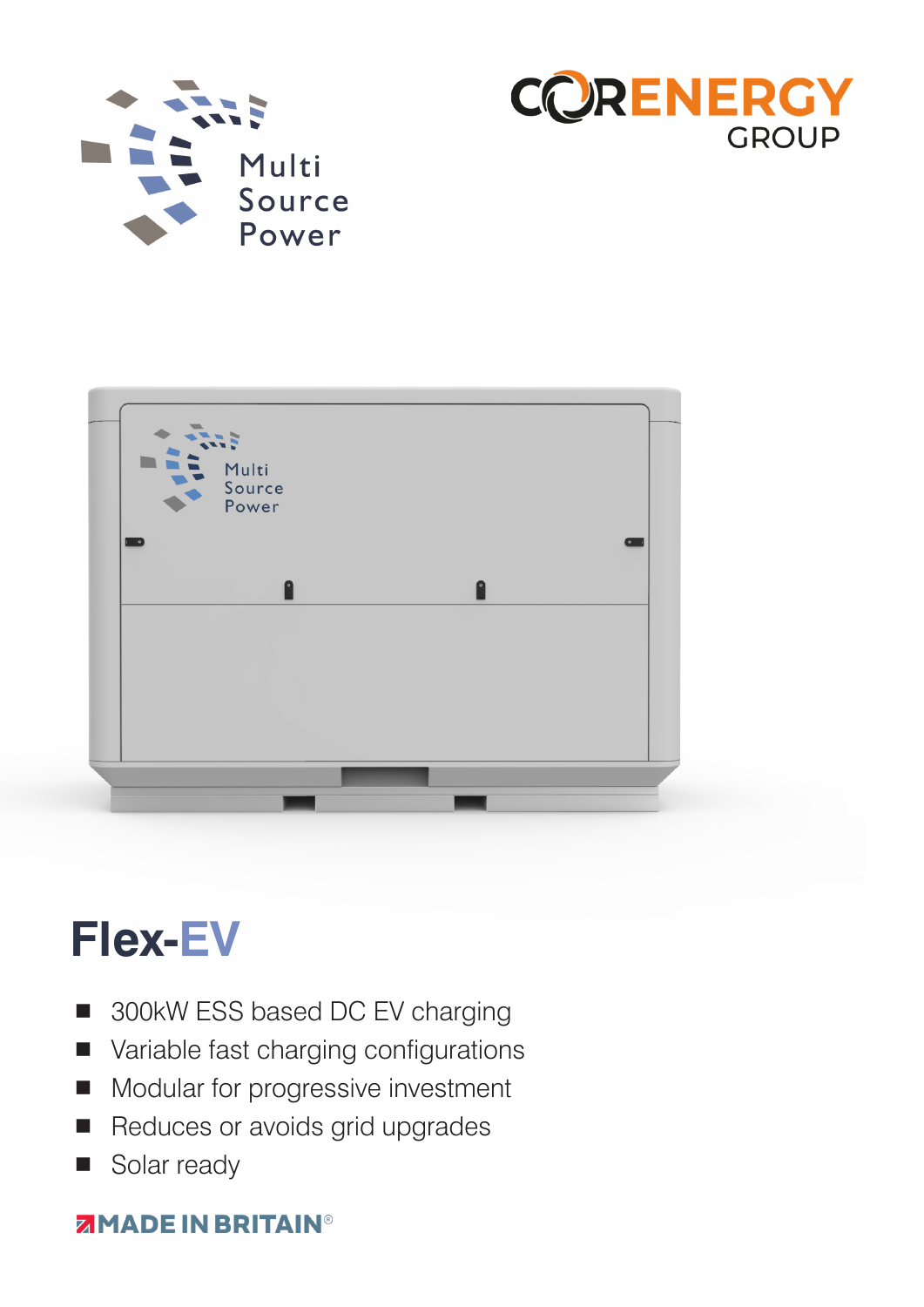## **Flex-EV** is the most flexible all in one EV charging system on the market today



Reduces or removes the need for grid upgrades



Energy trading & grid services



Easily Transported and relocationable





Suitable for most carparks  $\begin{bmatrix} 1 & 1 \\ 1 & 1 \end{bmatrix}$  Compact for a small footprint



Optional Extras  $\sqrt{2}$  Suitable for fleet management

Manufactured in

Great Bratain



Renewable Ready

Our **Flex-EV** charger is a fully-factory-built and tested, high-density, modular energy solution designed for direct fast and rapid charging of EVs. It offers reduced project risk and cost thanks to its simple installation, small footprint, and lightweight construction. It bears low operating costs thanks to its enclosed cooling and durable housing. Integrating KORE Power energy storage and our ground-breaking hyrbrid Inverter, **Flex-EV** achieves an industry-leading, optimising footprint for applications where space is constrained or at a premium. Working with multiple power sources and output configurations, **Flex-EV** provides the ultimate, flexible approach for most EV charging applications alongside potential grid services and energy trading revenue streams.

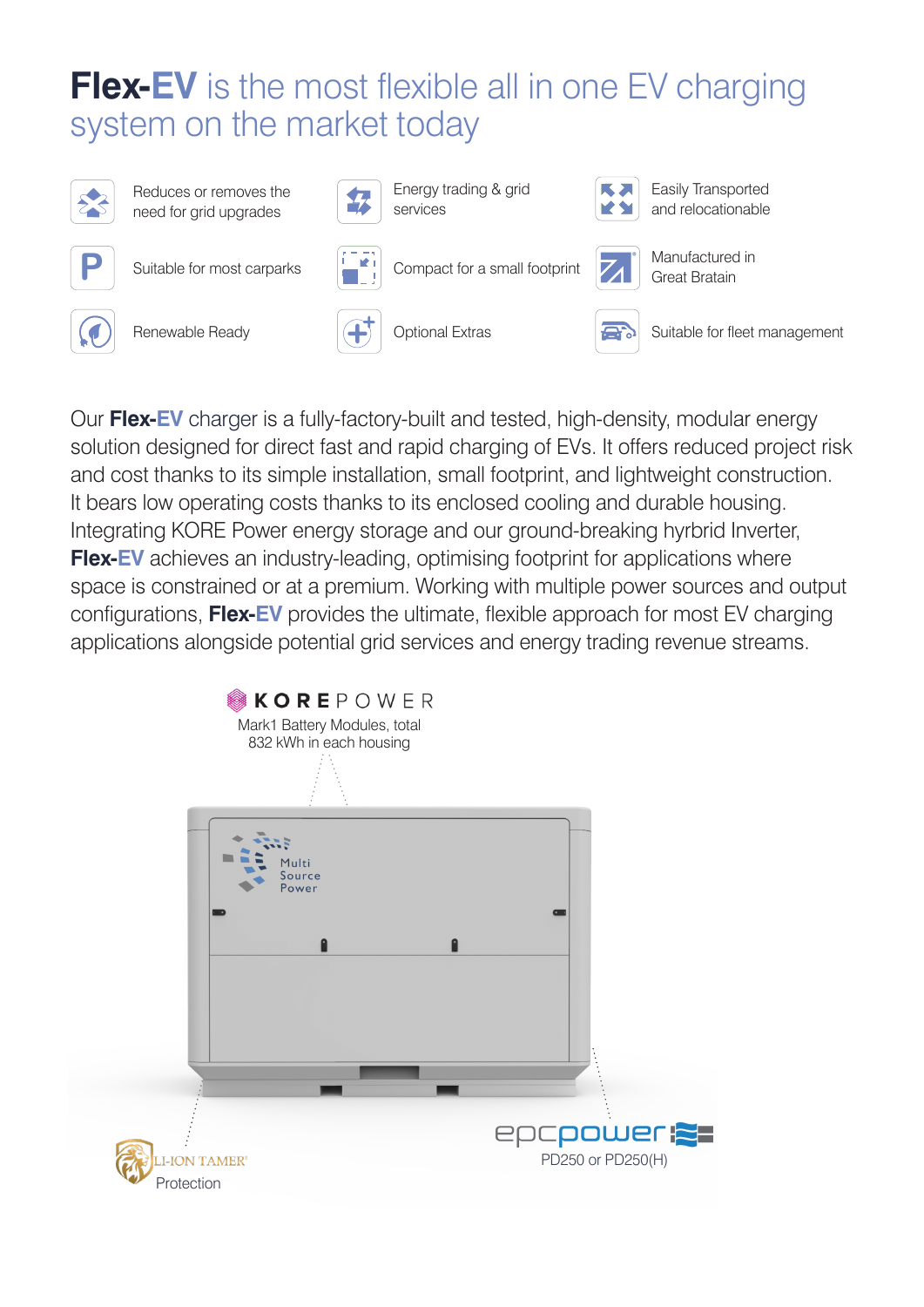### **LAYOUT**



## **Flex-EV** for low cost project overheads

#### **INVERTER**

- Liquid-cooled for low op-ex
- DC Coupled giving unrivalled flexibility when sizing your solar & storage
- UPS function offering protection to your facility
- Both Off & On grid forming and following
- Peak efficiency 98.6% lowest 97%
- Outdoor housing IP64 (indoor version available)
- Solar MPPT Hybrid 300 KwP

#### **STORAGE**

- Long lifespan with all components designed to last 5000 to 6000 cycles and 10/15/20 year lifespan
- British-engineered 10/15/20-year performance and 5/10/15 year product extendable warranty
- Maximum safety, modules certified to UL9540A
- Easily expandable flexible energy storage system can be sized according to need
- Optimised battery performance via the Master/String-Rack Controller (SRC)

#### **Li-ion Tamer protected**

#### **BESS**

Modular and expandable, the **FLEX-EV** offers installers a plug-and-play, factory built-and-tested, solution.

The thermally insulated and ultra durable housing ensures ideal climatic conditions for the ESS. Parasitic loads are minimised by water cooling the inverter and HVAC for the KORE Mark 1 batteries resulting in class leading efficiencies.

- Ultra low footprint 2.5m x 3.4m x 1.5m (HxWxD)
- Easily transported on site by forklift or Hiab
- Factory-built and tested
- Secure and ultra-durable
- **Thermally optimised**
- **Maximum energy density**
- **Flexible layout options**
- Plug-and-play, delivery to commissioning hours, not days
- Outdoor housing IP64 (indoor version available)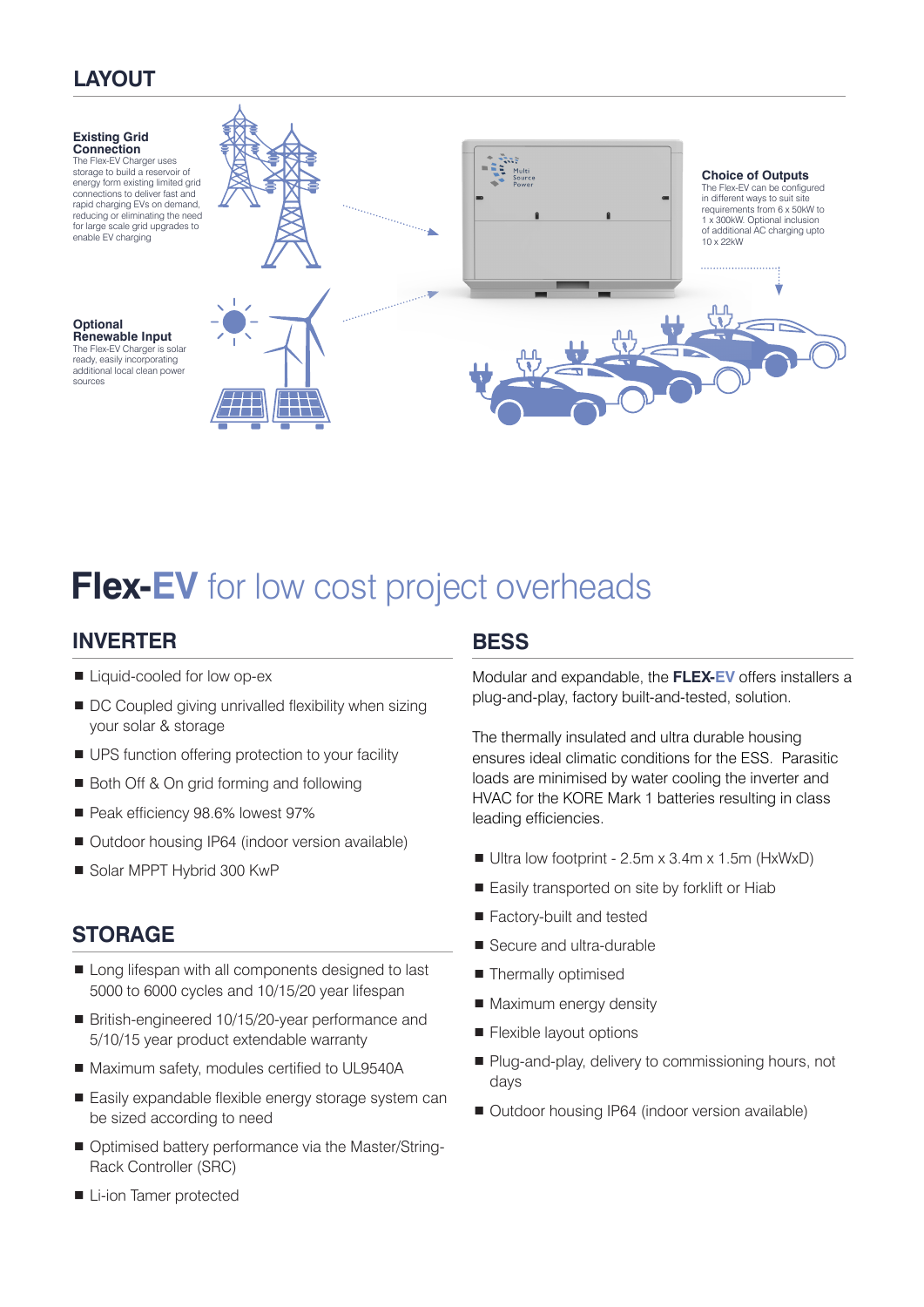#### **APPLICATION**

Modular and expandable, the **FLEX-EV** charger offers installers a plug-and-play, factory-built-and-tested, easily-installed solution. The thermally insulated and durable housing ensures ideal climaic conditions for the system to operate safely and reliably throught its life. Parasitic loads and maintenance are minimised by liquid cooled power conversion, together with split air HVAC for the battery modules, resulting in class leading efficiences and warranty protection.

- Ultra-low foot print -2.5mx 3.4m x 1.5m (HxWxD)
- Easily transported on site by forklift or hiab
- Factory-built-and-tested
- Plug-and-play, delivery to commissioning hours not days
- Secure and ultra-durable
- **Thermally optimised**
- **Maximum energy density**
- **Flexible layout options**
- **IP 64 rated enclosure**

#### **FEATURES & BENEFITS**

- Choice of DC fast/rapid charging configurations
- Additional capacity for multiple AC charging at 7 to 22kW
- Hybrid high-power multi-port inverter eliminates separate solar & storage inverters
- Galvanicly isolated, compliant DC-DC connections increase efficiency and eliminate multi-stage conversion components
- Advanced KORE Power energy storage
- Revenue stacking capabilities through energy trading and/or grid services
- Whole site UPS/SRT/Grid bridging capabilities
- Visually unobtrusive and available in any RAL colour
- Significant reduction in OPEX from ultra-low maintenance
- Rapid installation reduces site costs
- **I** IP 64 rated enclosure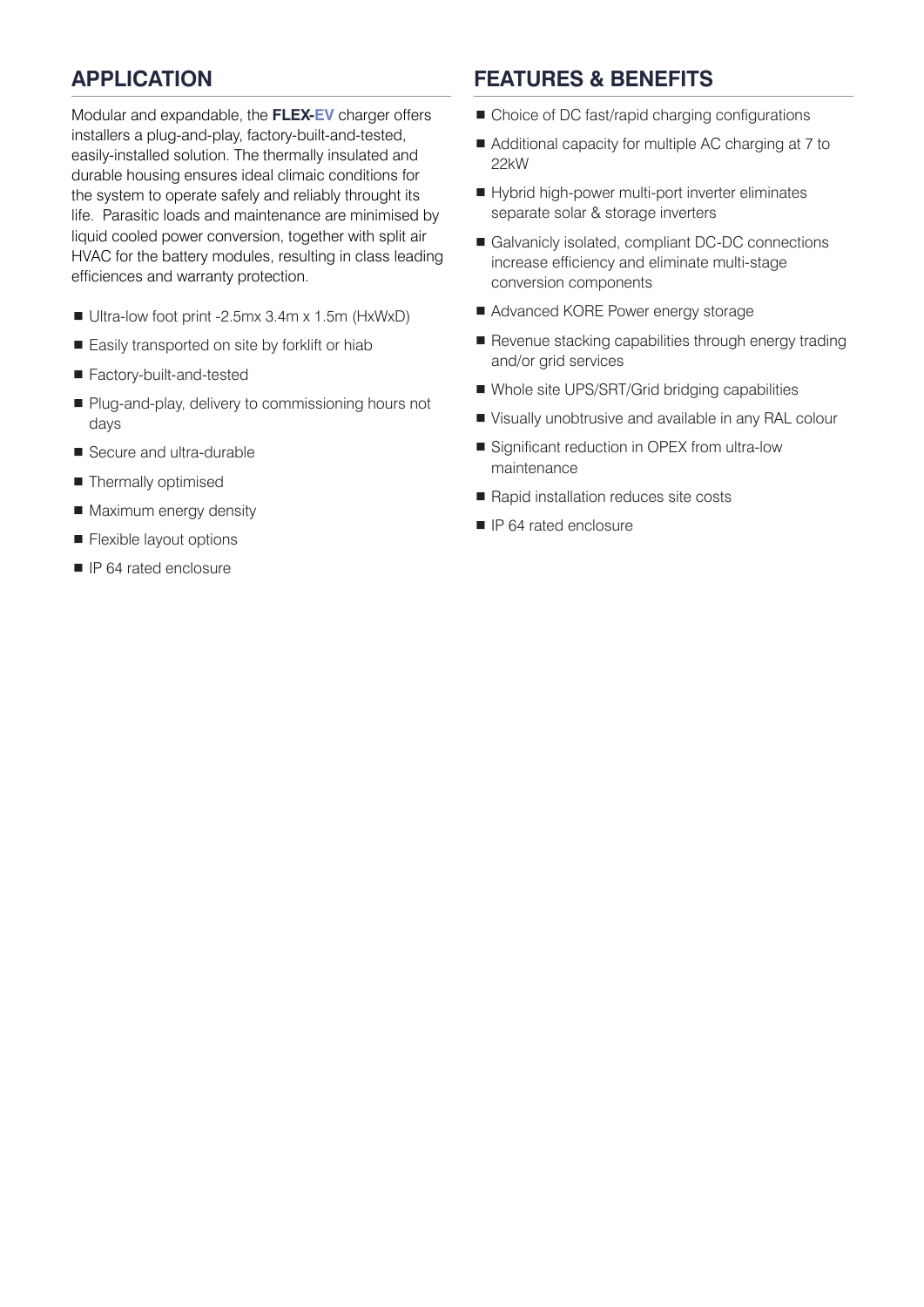## **Flex-EV** Controller



### **MONITORING**

Capable of integration with existing plant infrastructure using Industrial Ethernet communication protocols (for example Modbus TCP/IP, SCADA) for remote control and monitoring of the system from a centralised control room.

Battery health is continuously monitored via the KORE Power BMS, providing realtime data of battery system health and performance.

Our bespoke software allows an operator to monitor total system performance from input power source to output.

The system is also supported with remote performance monitoring for servicing and maintenance.

## **Flex-EV** Specifications

#### **INVERTER**

|                            | Power                               | 250 kVA   201 ARMS                               |
|----------------------------|-------------------------------------|--------------------------------------------------|
| AC                         | <b>AC Voltage</b>                   | 480 VRMS + 10%/-12%                              |
|                            | Overload capacity                   | 275 kVA, 10 mins   312.5 kVA, 10 secs            |
|                            | Nominal frequency range             | 50-60 Hz field settable                          |
|                            | Power factor/reactive power         | 0 leading  0 lagging (full 4-quadrant operation) |
|                            | Max aux. power consumption          | 750W                                             |
|                            | <b>CEC</b> efficiency               | 98.0% (>97% throughout operational range)        |
|                            | Peak AC to DC efficiency            | 98.40%                                           |
| $\bigcup$                  | <b>Battery DC port</b>              | 550ADC   up to 1000 VDC   375 kW                 |
|                            | Solar DC port                       | 550 ADC   200 - 650VDC   300 kW                  |
|                            | Peak efficiency / Lowest efficiency | Space - 98.6% - 97.0%                            |
| <b><i><u>Other</u></i></b> | Warranty                            | 10/15/20 years                                   |

#### **Charging**

-

| Standard                          | CCS                                                                  |
|-----------------------------------|----------------------------------------------------------------------|
| Voltage range                     | 200V to 650V                                                         |
| Power options                     | 6 x 50kW; 3 x 100kW; 2 x 150kW; 1 x 300kW or comb                    |
| Cables                            | Phoenix Contact (water cooling on $150kW + \text{versions}$ )        |
| Lengths                           | Client specified, 5 to 10 meters                                     |
| AC charging output                | 22 kW via CCS sockets / 7 kW via CCS                                 |
| Separate AC outlet                | Up to 10 x 22kW stand alone AC chargers / 35 x 7 kW or a combination |
| Minimum / maximum grid connection | 50kW / 500kW                                                         |